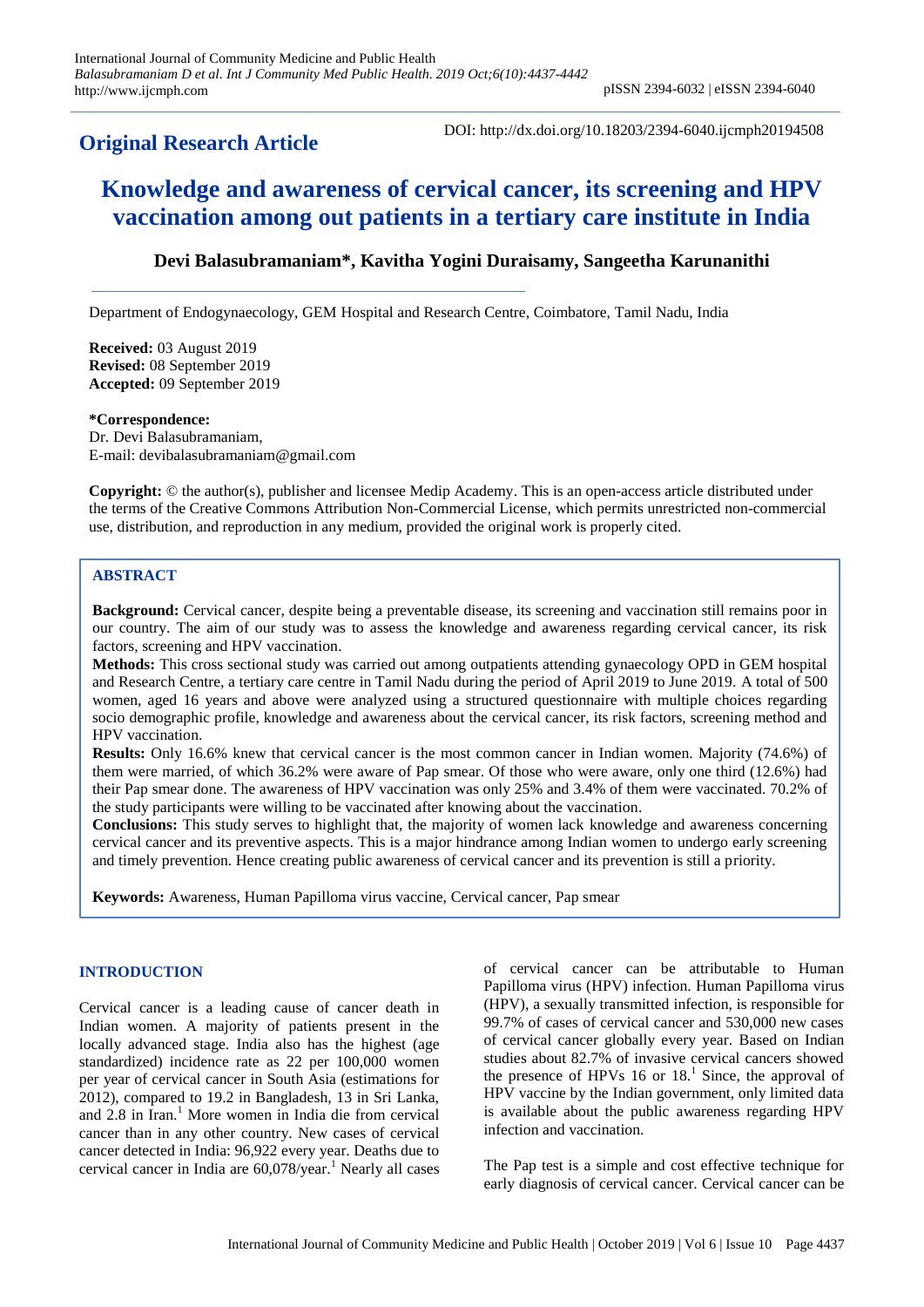prevented by vaccinating all young females against HPV and by screening and treating precancerous lesions in women. In addition if cervical cancer is detected early and treated in earlier stages it can be cured. Awareness regarding cervical cancer and its prevention is quite low amongst Indian women.

The purpose of the present study was to assess the knowledge and awareness regarding cervical cancer, its risk factors, screening and HPV vaccination.

#### **METHODS**

This is a descriptive cross sectional study conducted among women attending gynaecology OPD in GEM hospital and Research centre, a tertiary care centre in Tamil Nadu during the period of April 2019 to June 2019. The number of women attending gynaecology OPD per day was 30 to 40. The respondents were selected systematically each day to get final sample size of 500. Patients with history of cervical cancer were excluded from study. Written and informed consent was obtained from the participants after they were explained about the study. This study was approved by the Institutional Ethical Committee.

The questionnaire having 16 questions were designed based on the objectives. Most of them were closed ended questions with yes or no type (or) appropriate multiple choices were given for a quick response. First part of the questionnaire was to collect information on basics of socio demographic profile, knowledge of risk factors for cervical cancer. Remaining questions were about awareness about cervical cancer screening methods, Pap smear, HPV vaccine and their vaccination status.

The data was entered in Microsoft office excel version 2007 and statistical analysis was done using SPSS. Descriptive statistics were expressed as mean and percentages. Comparative variables were analysed using chi-square test and p value of less than 0.05 was considered significant. The relevant tables and graphs were charted appropriately.

#### **RESULTS**

Total number of study participants was 500. Table 1 describes the age wise distribution, sociodemographic profile were shown in Figure 1. The mean age of the respondents was 30.91±9.48 years and age ranged from 16 years to 68 years. About 74.6% were married and about 30.6% were parous women. The education level of respondents ranged from primary to tertiary level. 56.8% were graduates and completed their higher education and 70% were from urban. 40% of them either themselves or their family members were related to medical or para medical field. 83.4% were Hindus. 35%, 51%, 14% were from low, middle and high income group respectively. Only 16% answered correctly for "what is the most common cancer in Indian females". Almost half of the

respondents said that they "don't know" (Figure 2). Almost 50% of the respondents have not recognized any of the major risk factors of cervical cancer. The risk posed by HPV infection was unfamiliar to majority (80%) of the respondents (Figure 3).

### **Table 1: Age wise distribution of study participants (n=500).**

| Age (in years) | N(%       |
|----------------|-----------|
| 16             | 1(0.2)    |
| 17-30          | 302(60.4) |
| $31 - 40$      | 109(21.8) |
| 41-50          | 73 (14.6) |
| 51-68          | 15(3)     |



#### **Figure 1: Socio-demographic profile of the study participants.**

M: Married; Um: Unmarried; HE: High economic; LE: Low economic; Lic: Low income; Mic: Middle income; Hic: High income.



#### **Figure 2: Answer to the question "What is the most common cancer in Indian females?" by our study participants.**

76% of the study participants said detection of cervical cancer at an early stage is possible by easy screening methods. 43.8% were aware of Pap smear (Figure 4). Total number of unmarried women was 25% (127/500) in that 66% were aware of Pap smear. Awareness of Pap smear in married women was 36.19%, out of these women only 12.6% had done their Pap test (Figure 4).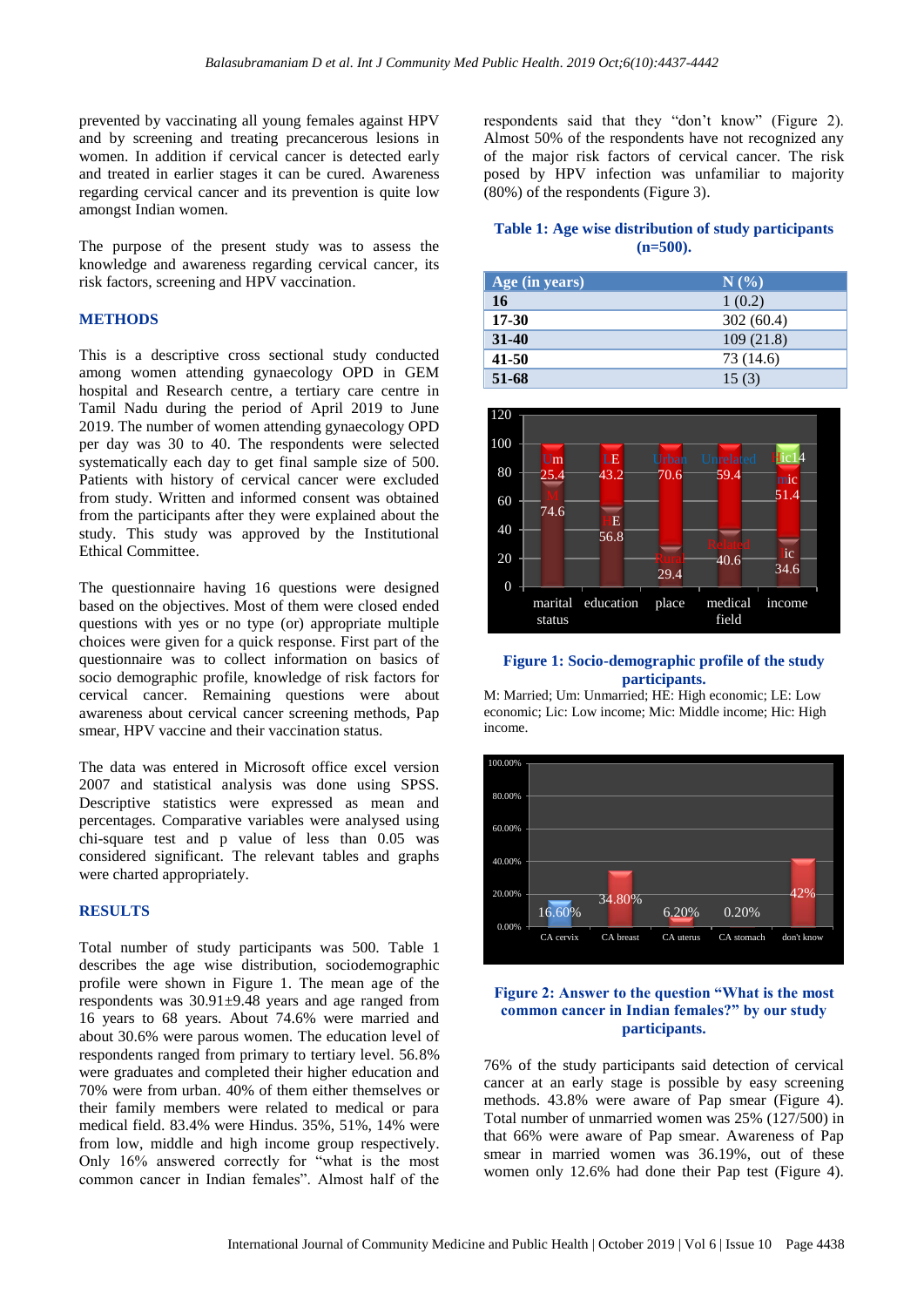Age wise distribution of awareness of Pap smear is depicted in (Figure 5). In 17-30 years many said that the reason for not doing Pap smear was that it was not recommended by their health care provider and they perceived themselves as not at risk of cervical cancer. In 51-70 years many said that they were healthy (Table 2).







**Figure 4: Awareness of Pap smear screening among study participants.**



#### **Figure 5: Age wise distribution of awareness of Pap smear among the study population.**

74% of the study participants had never heard about HPV vaccine. Only 3.4% were vaccinated in the study population. Among those who were aware of vaccination (128/500) 87% were not vaccinated. Table 3 describes the source of information about HPV vaccine. Out of 500 participants 17 were vaccinated and 351 were willing to get vaccinated (70%) if it was recommended by their health care provider.

#### **Table 2: Reason for Pap smear refusal in married women (n=373) who were aware (n=135) of Pap smear.**

| <b>Reason</b>                      | N      |
|------------------------------------|--------|
| I am healthy                       | 54     |
| Not recommended by doctors         | 22     |
| I am afraid                        |        |
| Monogamous relationship            | 2      |
| No family history                  |        |
| No. of women who refused Pap smear | 88/135 |

#### **Table 3: Source of information about HPV vaccine among study participants.**

| <b>Information</b>                            | N   |
|-----------------------------------------------|-----|
| <b>Gynaecologist</b>                          | 48  |
| <b>Nurses</b>                                 | 27  |
| <b>Media</b>                                  | 26  |
| Paediatrician                                 | 14  |
| <b>Friends and neighbours</b>                 | 13  |
| Total no. of women aware about HPV<br>vaccine | 128 |

Majority (90%) of the study participants said, annual gynaecological examination is necessary. 74% replied that their healthcare provider was not discussing about cervical cancer and its preventive aspects.

The awareness of cervical cancer, Pap smear and HPV vaccine in the medically related group is statistically significant than in the general population group (P value<0.0001) (Table 4). The test of significance (chisquare) showed higher awareness with increasing educational standards (Table 5). With regard to awareness there is no statistical significance in the different socio economic groups and place of living.

#### **Table 4: Comparison of awareness of cervical cancer, Pap smear and HPV vaccine in the medically related group versus non-medical group.**

|                          | <b>Cervical cancer</b> |           | Pap smear      |           | <b>HPV</b>     |           |
|--------------------------|------------------------|-----------|----------------|-----------|----------------|-----------|
|                          | Aware                  | Not aware | Aware          | Not aware | Aware          | Not aware |
| Medical field, n=203     | 62 (30.54%)            | 141       | 155 (76.4%)    | 48        | 92 (45.32%)    | 111       |
| Non-medical field, n=297 | 21 (7.07%)             | 276       | 64 (21.5%)     | 233       | $36(12.2\%)$   | 261       |
| <b>Total</b>             |                        | 417       | 219            | 281       | 128            | 372       |
|                          | p<0.0001               |           | p<0.0001       |           | p<0.0001       |           |
|                          | $\gamma^2 = 47.9$      |           | $\chi^2 = 138$ |           | $\chi^2$ =69.7 |           |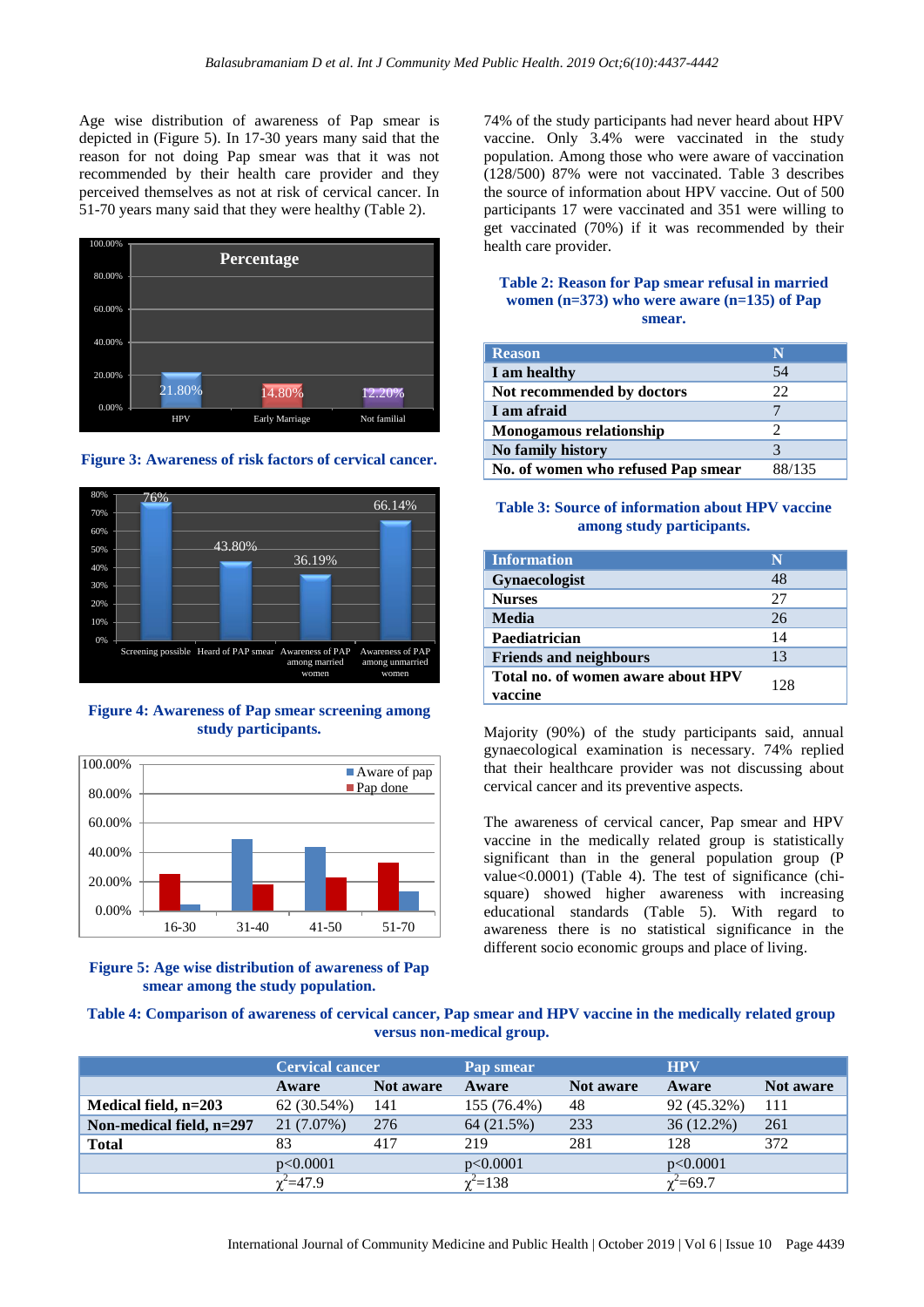|                                | <b>Cervical cancer</b> |           | Pap smear    |           | <b>HPV</b>        |           |
|--------------------------------|------------------------|-----------|--------------|-----------|-------------------|-----------|
|                                | Aware                  | Not aware | Aware        | Not aware | Aware             | Not aware |
| $>$ Higher secondary, n=284    | -71                    | 213       | 108          | 176       | 101               | 183       |
| $\leq$ Higher secondary, n=216 | -12                    | 204       | 43           | 173       | 27                | 189       |
| <b>Total</b>                   | 83                     | 417       | 151          | 349       | 128               | 372       |
|                                | p<0.0001               |           | p<0.0001     |           | p<0.0001          |           |
|                                | $\chi^2$ =32.116       |           | $t^2$ =19.11 |           | $\chi^2 = 33.064$ |           |

# **Table 5: Relationship between awareness of cervical cancer, Pap smear and HPV vaccine and education status in our study group.**

# **DISCUSSION**

Cervical cancer ranks as the most frequent cancer among women in India. Despite being a preventable disease, its early detection and screening makes it a major area of concern in countries like India because of poor education and awareness. This is reflected in our study. Most of the women were in the age group between 17-30 years and only 16% correctly answered that cervical cancer is the most common cancer among Indian women. Most of them were not aware of cervical cancer similar to the study by Ramavath et al, where 72% of them did not know about cervical cancer.<sup>2</sup> This is concurred with findings of other studies done in Kolkata by Saha et al.<sup>3</sup> On the contrary, a study done by Singh et al 85% of the females surveyed were aware of the cervical cancer.<sup>4</sup> In our study, though more than half of them were graduates or did higher education and 40% of them were related to para medical field, the knowledge about the risk factors and mode of transmission about cervical cancer was poor. About half of the respondents have not recognized about the risk factors for cervical cancer like early age of marital life, multiple sexual partners and having multiple birth. Majority of them (80%) were not familiar with HPV infection similar to Ramavath study, where 77% were not aware that HPV virus causes cervical cancer.<sup>2</sup> In a similar survey in Karnataka, almost half of the sample population were aware about mode of transmission of cervical cancer.<sup>5</sup>

Though nearly two third of (76%) the study participants told detection of cancer cervix at an early stage is possible by early screening methods, only 43% of them could name or have heard about Pap smear and only 12.6% had done their Pap smear. In Montgomery screening, only 7% of women were aware of Pap smear.<sup>5</sup> In a study in Bangalore by Prakash Jothi the awareness about Pap smear was only 11.6%.<sup>6</sup> There are several factors which may affect the women's ability to participate in the screening programme. In our study total numbers of unmarried women were 127, in that 66% were aware about Pap smear. In countries like India unmarried women were unlikely to be screened and socially unacceptable because sexual relationships outside marriage are not culturally accepted. In this study women not getting their Pap smear test done in spite of awareness was mainly because they did not give importance to preventive health check up in the absence

of symptoms and they did not feel vulnerable to disease which is similar to Singh in 2012 and Kerala study.<sup>7,8</sup> Despite saying that annual gynaecological examination is necessary, the existence of Pap smear and their understanding of the purpose of the test is poor in our study population. The other frequently reported obstacle to screening in our study was that it is not recommended by health care personnel and anxiety about the test and results.

Government of India has incorporated cost effective, alternate screening strategies such as VIA (visual inspection with acetic acid), VILI (visual inspection with Lugols iodine) in community and camp based screening programmes. Screening for cervical cancer can be done by Pap smear test, visual inspection or HPV test. The success and benefit of public health program to control and prevent cervical cancer depends upon the awareness and knowledge aspect of the disease. Almost two third of our respondents agreed that the cervical cancer will be easily identified by the screening methods. Married women are most likely to be screened is consistent with other studies in India.<sup>7,9</sup> In our study most of them (75%) were married, in that only  $1/3<sup>rd</sup>$  were aware of Pap smear and in that only12.6% had their Pap smear test out of 373 married women which is similar to study done in Kerala where 6.9% had done their Pap out of 809 women. 8

Nearly three fourth of the study participants (372/500, 74.4%) never heard of HPV vaccine which was concurred with a survey by Singh et al Delhi where, almost 60% of the participants never heard about HPV vaccine. Most of the study participants (96% n=483) reported being unvaccinated and unwilling to vaccinate themselves. The various reasons stated by participants were, it was not recommended by their doctor, anxiousness regarding poor vaccination, complications, expensive, limited knowledge about vaccine. Almost 70% (351/500) were willing to be vaccinated if it was recommended by their healthcare provider which was similar to Mysore Madhivanan et al study (71% acceptance by patients). $10$  This highlights lack of recommendation from the part of physicians and this maybe the cause for underutilization of cervical cancer screening programme and HPV vaccination. Montgomery et al 2015 in his study has mentioned that infrequent discussion about HPV with health care providers maybe responsible for this uptake.<sup>5</sup>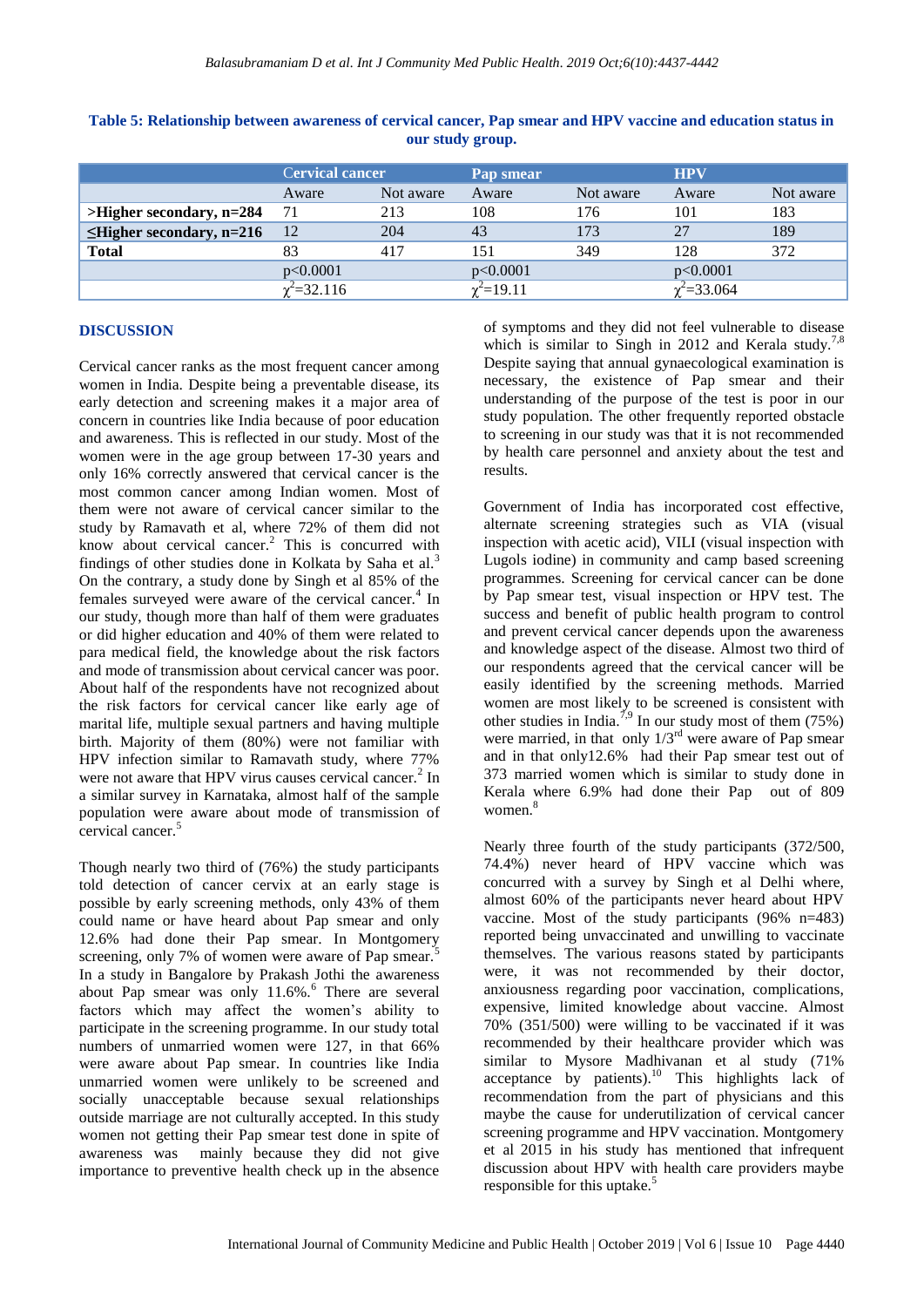Nurses constitute the group of health workers who can provide accurate information about the cervical cancer and they can educate and encourage the public regarding screening programme and HPV vaccine. Lack of knowledge about cancer screening among nurses can pose substantial barriers to cervical cancer control program in India and other developing countries. Among 38 married staff nurses, only 34.21% have done their Pap smear in our study. Even though awareness of Pap smear was high, their understanding of the purpose of the screening test was poor. The reasons for not performing Pap smear test were feeling embarrassed, forgetfulness and anxiety about the results which is similar with the results of Shanthilal et al study.<sup>11</sup> In our study 41% of our study participants or their family member's job was related to medical and paramedical field. The awareness of cervical cancer, Pap smear and HPV vaccine in the medically related group is statistically significant than in the general population group (p value $< 0.0001$ ). High level of education and occupational status were positively associated with the awareness about cervical cancer, Pap smear and HPV vaccine in our study which was similar to a study in Kanchipuram by Mani and Balan Karnataka. $12,13$  This might be because, education influences the screening through its effects on income and its association with individual knowledge on cancer screening. The unmarried women were more aware of cervical cancer, Pap smear, HPV vaccine because of increasing educational standards. With regard to its awareness, there is no statistical significance in the different socio economic groups and place of living.

This study was conducted with a limited sample group in order to determine the level of knowledge about cervical cancer and its prevention. Another limitation is question type; most of them were closed ended questions with yes or no types for easy and quick answer. The disadvantage is that the respondents with no opinion also answer anyway. Thus findings of the present study could not be generalized to larger Indian population. However our results may provide important baseline information about the awareness about the cervical cancer, its risk factors and its prevention in general public.

#### **CONCLUSION**

These findings highlighted the poor dissemination of knowledge and awareness about cervical cancer, its risk factors and preventive aspects among the study population. The lack of information and communication by health care providers may have contributed to women's nonattendance to Pap smear screening and HPV vaccination. Education, information, communication and barrier specific counselling are required to overcome such resistance. Education program in prevention of cervical cancer should also be replicated for all female groups including unmarried working women or female adolescents. Health promotion campaigns and mass media play an important role in this context and its function should be optimized.

#### **ACKNOWLEDGEMENTS**

We thank profusely all study participants who took part in this survey.

*Funding: No funding sources Conflict of interest: None declared Ethical approval: The study was approved by the Institutional Ethics Committee*

#### **REFERENCES**

- 1. Cervical Cancer. Available at: https://www.nhp.gov.in/disease/ reproductivesystem/female-gynaecological-diseases-/cervicalcancer. Accessed on 25 July 2019.
- 2. Ramavath KK, Olyai R. Knowledge and Awareness of HPV Infection and Vaccination among Urban Adolescents in India: A Cross-Sectional Study. J Obstet Gynaecol India. 2013;63(6):399–404.
- 3. Saha A, Chaudhury AN, Bhowmik P, Chatterjee R. Awareness of cervical cancer among female students of premier colleges in Kolkata, India. Asian Pac J Cancer Prev. 2010;11(4):1085-90.
- 4. Singh J, Roy B, Yadav A, Siddiqui S, Setia A, Ramesh R, et al. Cervical cancer awareness and HPV vaccine acceptability among females in Delhi: A cross-sectional study. Indian J Cancer. 2018;55:233-7.
- 5. Montgomery MP, Dune T, Shetty PK, Shetty AK. Knowledge and acceptability of human papillomavirus vaccination and cervical cancer screening among women in Karnataka, India. J Cancer Educ. 2015;30(1):130-7.
- 6. Prakash M, Jyothi GS, Murthy NS. Awareness of Pap test among women attending a tertiary center in Bangalore, India. Proc Obstet Gynecol. 2015;5(1):1.
- 7. Singh E, Seth S, Rani V, Srivastava DK. Awareness of cervical cancer screening among nursing staff in a tertiary institution of rural India. J Gynecol Oncol. 2012;23(3):141–6.
- 8. Aswathy S, Quereshi MA, Kurian B, Leelamoni K. Cervical cancer screening: Current knowledge & practice among women in a rural population of Kerala, India. Indian J Med Res. 2012;136(2):205- 10.
- 9. Sankaranarayanan R, Rajkumar R, Arrossi S, Theresa R, Esmy PO, Mahe C, et al. Determinants of participation of women in a cervical cancer visual screening trial in rural south India. Cancer Detect Prev. 2003;27:457–65.
- 10. Madhivanan P, Krupp K, Yashodha MN, Marlow L, Klausner JD, Reingold AL. Attitudes toward HPV vaccination among parents of adolescent girls in Mysore, India. Vaccine. 2009;27:5203-8.
- 11. Mukesh S, Maruthavanan S. Cancer screening awareness among nursing staff in government medical college: a prospective study. J Evidence Based Med Healthcare. 2016;3:2950-3.